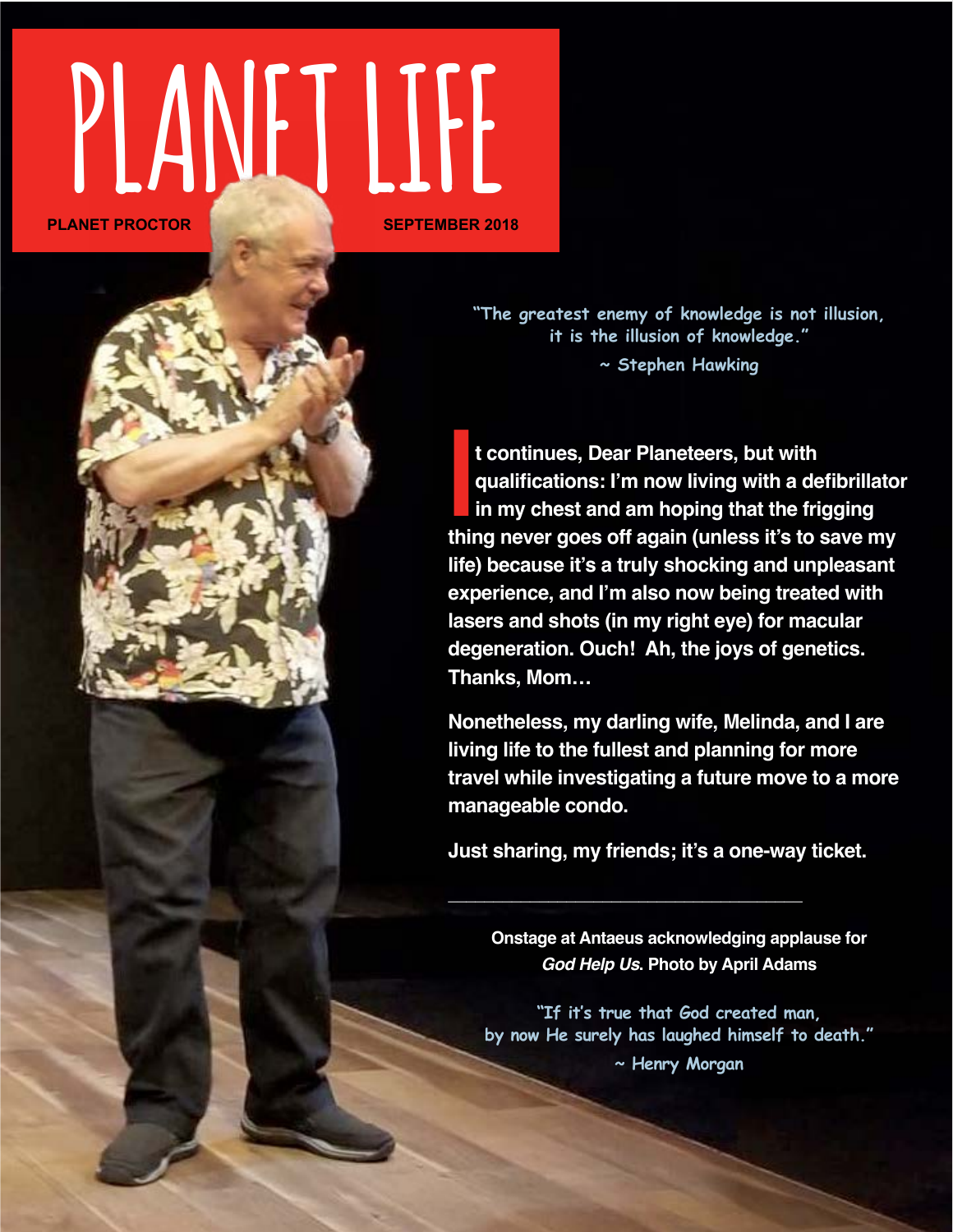#### GOOD ADVICE

**Trump is visited in the White House by three**<br>ghosts. The first is JFK, and Trump asks hin<br>"John, how can I make America great again ghosts. The first is JFK, and Trump asks him: "John, how can I make America great again?"

"Ask not what your country can do for you," is the reply, "ask what you can do for your country," which sends Trump into an expletive-filled rage.

Next ghost is George Washington, who tells Trump, "Never tell a lie." That prompts an even more explosive reaction.

Finally, the ghost of Lincoln shows up, and Trump reiterates, "How can I make America great again? "

Abe answers, "Go to the theater."

"Truth isn't truth." ~ **Rudy Giuliani**

#### ASK AND YOU SHALL RECEIVE

#### *Dear Tech Support,*

*Last year I upgraded from Boyfriend 5.0 to Husband 1.0 and noticed a distinct slowdown in overall system performance, particularly in the flower and jewelry apps, which operated flawlessly under Boyfriend 5.0. In addition, Husband 1.0 uninstalled some of my other apps, such as Romance 9.5 and Personal Attention 6.5, and then installed undesirable apps such as NBA 5.0, NFL 3.0, and Golf Clubs 4.1. Conversation 8.0 no longer runs, and Housecleaning 2.6 simply crashes the system.* 

*Please note that I have tried running Nagging 5.3 to fix these problems, but to no avail. What can I do?* 

 *Signed – Desperate.*

Dear Desperate,

First keep in mind, Boyfriend 5.0 is an Entertainment Package, while Husband 1.0 is an operating system. Please enter command: Ithoughtyoulovedme.

**REBOOT Husband 1.0 fails to launch.**

#### HTML and try to

download Tears 6.2. Also install the Guilt 3.0 update.

If that app works as designed, Husband 1.0 should then automatically run Jewelry 2.0 and Flowers 3.5. However, remember, overuse of the above application can cause Husband 1.0 to default to Grumpy Silence 2.5, Happy Hour 7.0, or Beer 6.1. Please note that Beer 6.1 will download the Farting and Snoring Loudly Beta version.

Whatever you do, DO NOT, under any circumstances, install Mother-In-Law 1.0 as it runs a virus in the background that will eventually seize control of all your system resources.

In addition, please, do not attempt to re-install Boyfriend 5.0. – that will crash Husband 1.0. Husband 1.0 is a functional app, but it does have limited memory and cannot learn other new applications quickly. You might consider buying additional apps to improve memory and performance. Try Cooking 3.0.

Good Luck!! – Tech Support

I would rather have questions that can't be answered, than answers which can't be questioned." ~ **Richard Feynman**

**SCROOGED Barry Blitt's New Yorker Cover**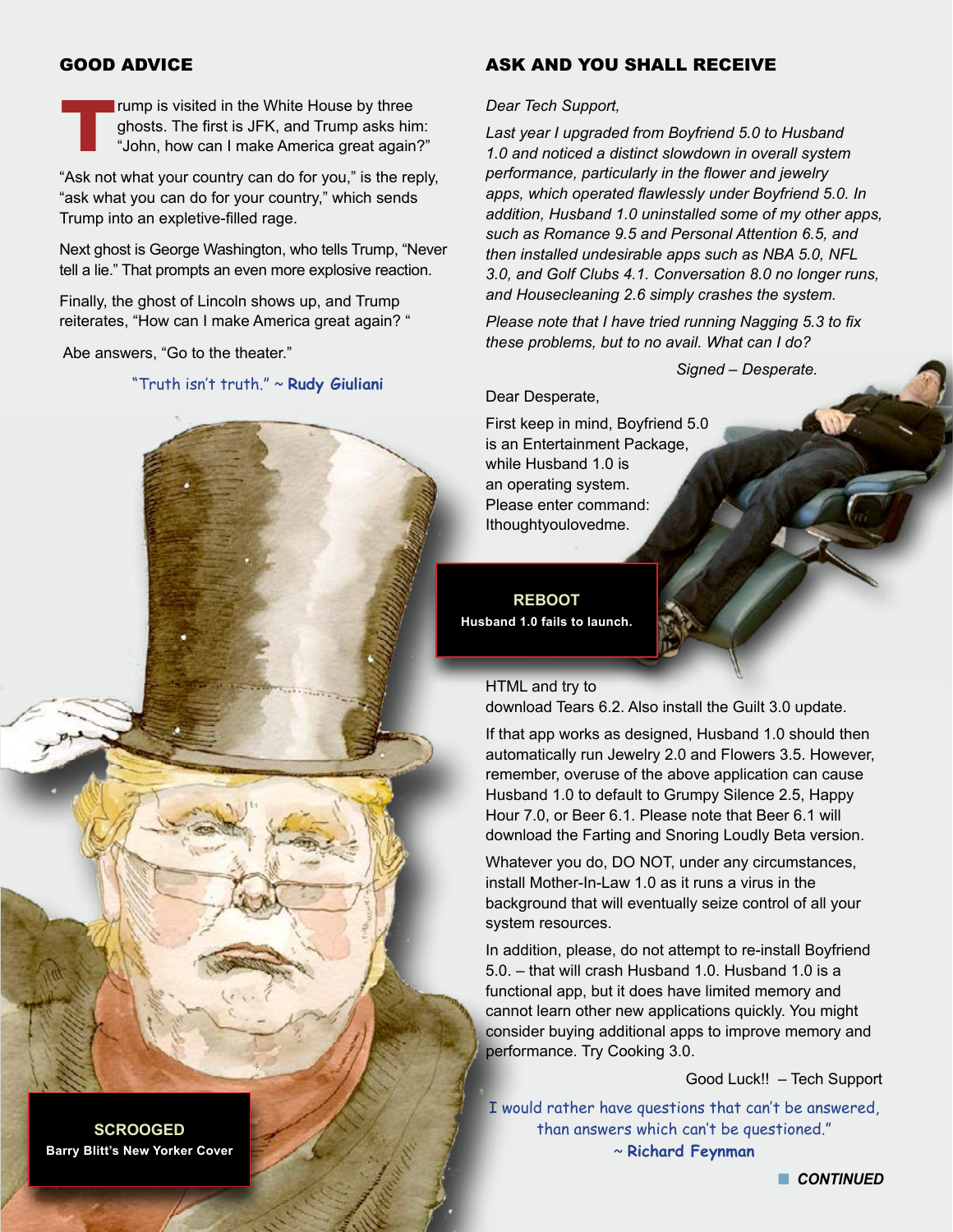"In politics stupidity is not a handicap." ~ **Napoleon Bonaparte**

#### BLACK AND BLUE

**AMP man who'd just died is delivered to a local mortuary wearing an expertly tailored black suit.<br>The female blonde mortician asks the deceased's wife how she would like the body dressed but remarks that** mortuary wearing an expertly tailored black suit. The female blonde mortician asks the deceased's the deceased looks good in the black suit he is already wearing.

However, the widow says she always thought her husband looked his best in blue, and wants him in a suitable suit, so she gives the blonde mortician a blank check and says, "I don't care what it costs, but please have my husband in a blue suit for the viewing."

She returns the next day for the wake, and to her delight, she finds her husband dressed in a gorgeous blue suit with a subtle chalk stripe, which fits him perfectly.

"Whatever this cost," she says, "I'm very satisfied. How much did you spend?'" To her astonishment, the mortician returns her blank check asserting, "There's no charge."

"No, really, I must compensate you for the cost of that exquisite blue suit!" the widow insists. "Honestly, ma'am," the blonde says, "It cost nothing.

"You see, a deceased gentleman of about your husband's size was brought in shortly after you left yesterday wearing an attractive blue suit, and I asked his wife if she minded him going to his grave wearing a black suit instead, and she said it made no difference as long as he looked nice.

"So, I just switched heads."

"Letting go is all we have to hold on to." ~ **Gregg Eisenburg**

#### LET IT SNOW

II made a snowman. A feminist passed by and asked me why I didn't make a snow woman. So, I made a snow woman; but my feminist neighbor complained about the snow woman's voluptuous chest saying it objectified snow made a snowman. A feminist passed by and asked me why I didn't make a snow woman. So, I made a snow woman; but my feminist neighbor complained about the women everywhere and complained that the broomstick needs to be removed because it depicted women in a domestic role.

Next, the gay couple living nearby threw a hissy fit and moaned it could have been two snowmen instead, and a transgender friend asked why I didn't just make one snow person with detachable parts – and finally the vegans at the end of the lane complained about the carrot nose, which should not be used to decorate non-edible snow figures. I am also being called a racist because it's white, and the Muslim family across the road demanded that the female wear a burqa!

Soon, the police arrive saying someone has been offended

**n** CONTINUED

**GAS STATIONS OF THE CROSS Seek and you shall refuel.**

#### QUESTIONS AND ANSWERS

**Do twins ever realize that one of them is unplanned? What if my dog only brings<br>back my ball because he thinks I like throwing it? If poison expires, is it more<br>poisonous or is it no longer poisonous?<br>Which latter is eith** back my ball because he thinks I like throwing it? If poison expires, is it more poisonous or is it no longer poisonous?

Which letter is silent in the word "scent," the S or the C? Why is the letter W, in English, called double U? Shouldn't it be called double V? The word "swims" upside-down is still "swims." If you replace "W" with "T" in "What, Where and When," you get the answer to each of them.

100 years ago, everyone owned a horse and **the rich had cars.** Today everyone has cars and only the rich own horses. Every time you clean something, you just make something dirty. Maybe, oxygen is slowly killing us, but just takes 100 years to fully work; so is that why we need antioxidants? Intentionally losing a game of rock, paper, scissors is just as hard as trying to win, and if you rob a bank you won't have any trouble with rent or food bills for the next 10 years, so why not?

Many animals may actually need glasses, but nobody knows it. If you rip a hole in a net, there are actually fewer holes in it than there were before, and if 2/2/22 falls on a Tuesday, let's just call it "2's Day." And finally, our future self is watching us right now through memories. Time is a perception.